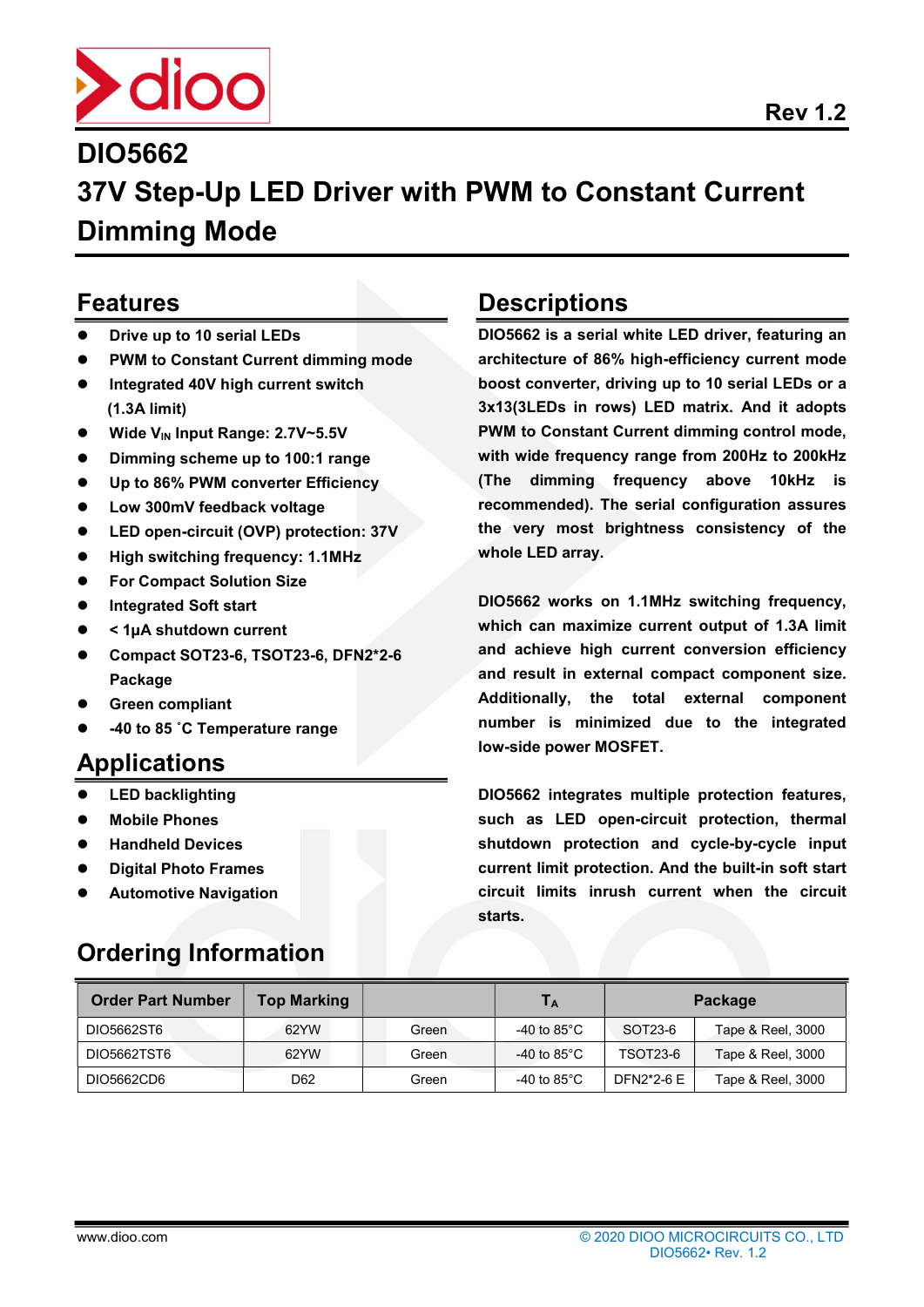



## Pin Descriptions

| <b>Pin Assignment</b>   |                                                   |                                                          |                                                                      |                                                         |
|-------------------------|---------------------------------------------------|----------------------------------------------------------|----------------------------------------------------------------------|---------------------------------------------------------|
| TSOT23-6/SOT23-6        |                                                   | <b>DFN2*2-6</b>                                          |                                                                      |                                                         |
| LX<br>1                 | $\,6$<br>$\mathsf{V}_{\mathsf{IN}}$<br>${\sf FB}$ | $\overline{1}$                                           | $\begin{bmatrix} 6 \\ 6 \end{bmatrix}$<br>$\mathsf{V}_{\mathsf{IN}}$ |                                                         |
| GND<br>$\overline{c}$   | <b>NC</b><br>${\sf NC}$<br>$\overline{5}$         | $\overline{2}$ $\overline{1}$<br><b>GND</b>              | $\begin{bmatrix} 5 \\ -5 \end{bmatrix}$<br>EN                        |                                                         |
| ${\sf FB}$<br>3         | GND<br>EN<br>4                                    | $\frac{1}{3}$                                            | $\begin{bmatrix} -4 \\ -4 \end{bmatrix}$<br>$\mathsf{L}\mathsf{X}$   |                                                         |
|                         |                                                   |                                                          |                                                                      |                                                         |
|                         | <b>Figure 1 Top View</b>                          |                                                          |                                                                      | 37V Step-Up LED Driver with PWM to Constant Current Dim |
| <b>Pin Descriptions</b> |                                                   |                                                          |                                                                      |                                                         |
| <b>Name</b>             |                                                   | <b>Description</b>                                       |                                                                      |                                                         |
| LX                      | Converter switching node                          |                                                          |                                                                      |                                                         |
| GND                     | Converter/IC ground                               |                                                          |                                                                      |                                                         |
| FB                      | Output feedback pin regulated at 0.3V             |                                                          |                                                                      |                                                         |
| EN                      | IC enable and PWM dimming control pin             |                                                          |                                                                      |                                                         |
| ${\sf NC}$              | No connected                                      |                                                          |                                                                      |                                                         |
| $V_{\text{IN}}$         | IC supply voltage                                 |                                                          |                                                                      |                                                         |
|                         |                                                   |                                                          |                                                                      | ming Mode                                               |
| www.dioo.com            |                                                   | © 2020 DIOO MICROCIRCUITS CO., LTD<br>DIO5662 · Rev. 1.2 |                                                                      |                                                         |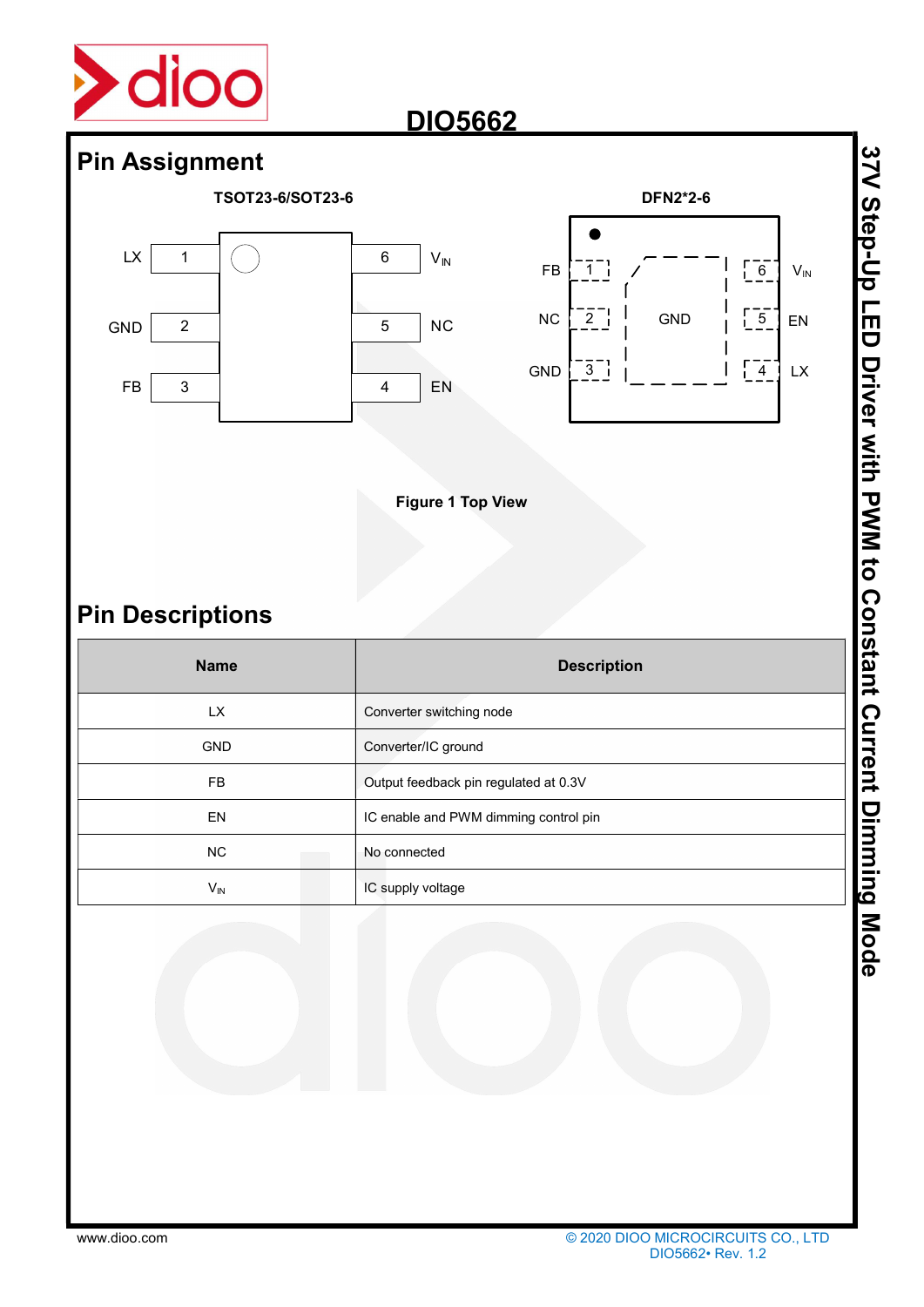

|                                            |                         | Stresses beyond those listed under "Absolute Maximum Rating" may cause permanent damage to the device. These are stress<br>ratings only and functional operation of the device at these or any other condition beyond those indicated in the operational sections                               |                               |              |  |
|--------------------------------------------|-------------------------|-------------------------------------------------------------------------------------------------------------------------------------------------------------------------------------------------------------------------------------------------------------------------------------------------|-------------------------------|--------------|--|
|                                            |                         | of the specifications is not implied. Exposure to absolute maxim rating conditions for extended periods may affect device reliability.                                                                                                                                                          |                               |              |  |
|                                            | <b>Parameter</b>        |                                                                                                                                                                                                                                                                                                 | Rating                        | <b>Unit</b>  |  |
| Supply Voltage / V <sub>IN</sub>           |                         |                                                                                                                                                                                                                                                                                                 | $-0.3$ to $6.0$               | V            |  |
| High Voltage Nodes / LX                    |                         |                                                                                                                                                                                                                                                                                                 | $-0.3$ to $40$                | V            |  |
| Other pins / FB, EN                        |                         |                                                                                                                                                                                                                                                                                                 | -0.3 to $V_{\text{IN}}$ + 0.3 | V            |  |
| Operating Temperature Range / TJ           |                         |                                                                                                                                                                                                                                                                                                 | -40 to 150                    | $^{\circ}$ C |  |
| Storage Temperature Range / Ts             |                         |                                                                                                                                                                                                                                                                                                 | $-65$ to $150$                | $^{\circ}C$  |  |
| Lead Temperature Range / T <sub>LEAD</sub> |                         |                                                                                                                                                                                                                                                                                                 | 300                           | $^{\circ}$ C |  |
|                                            |                         | SOT23-6/TSOT23-6                                                                                                                                                                                                                                                                                | 190                           | °C/W         |  |
| Thermal Resistance / $\theta_{JA}$         |                         | DFN2*2-6                                                                                                                                                                                                                                                                                        | 140                           |              |  |
| Maximum Power Dissipation at TA<25°C       |                         |                                                                                                                                                                                                                                                                                                 | 0.526                         | W            |  |
|                                            | HBM, JEDEC: JESD22-A114 |                                                                                                                                                                                                                                                                                                 | 4                             | kV           |  |
| <b>ESD</b>                                 |                         |                                                                                                                                                                                                                                                                                                 |                               |              |  |
|                                            |                         | CDM, JEDEC: JESD22-C101                                                                                                                                                                                                                                                                         | $\overline{c}$                | kV           |  |
| or designing to Absolute Maximum Ratings.  | <b>Parameter</b>        | <b>Recommend Operating Conditions</b><br>The Recommended Operating Conditions table defines the conditions for actual device operation. Recommended Operating<br>conditions are specified to ensure optimal performance to the datasheet specifications. DIOO does not Recommend exceeding them | Rating                        | <b>Unit</b>  |  |
| <b>Supply Voltage</b>                      |                         |                                                                                                                                                                                                                                                                                                 | 2.7 to 5.5                    | V            |  |

## Recommend Operating Conditions

| <b>Parameter</b>                   | <b>Rating</b> | <b>Unit</b> |  |
|------------------------------------|---------------|-------------|--|
| <b>Supply Voltage</b>              | 2.7 to 5.5    | \/          |  |
| <b>Operating Temperature Range</b> | $-40$ to 85   | °С          |  |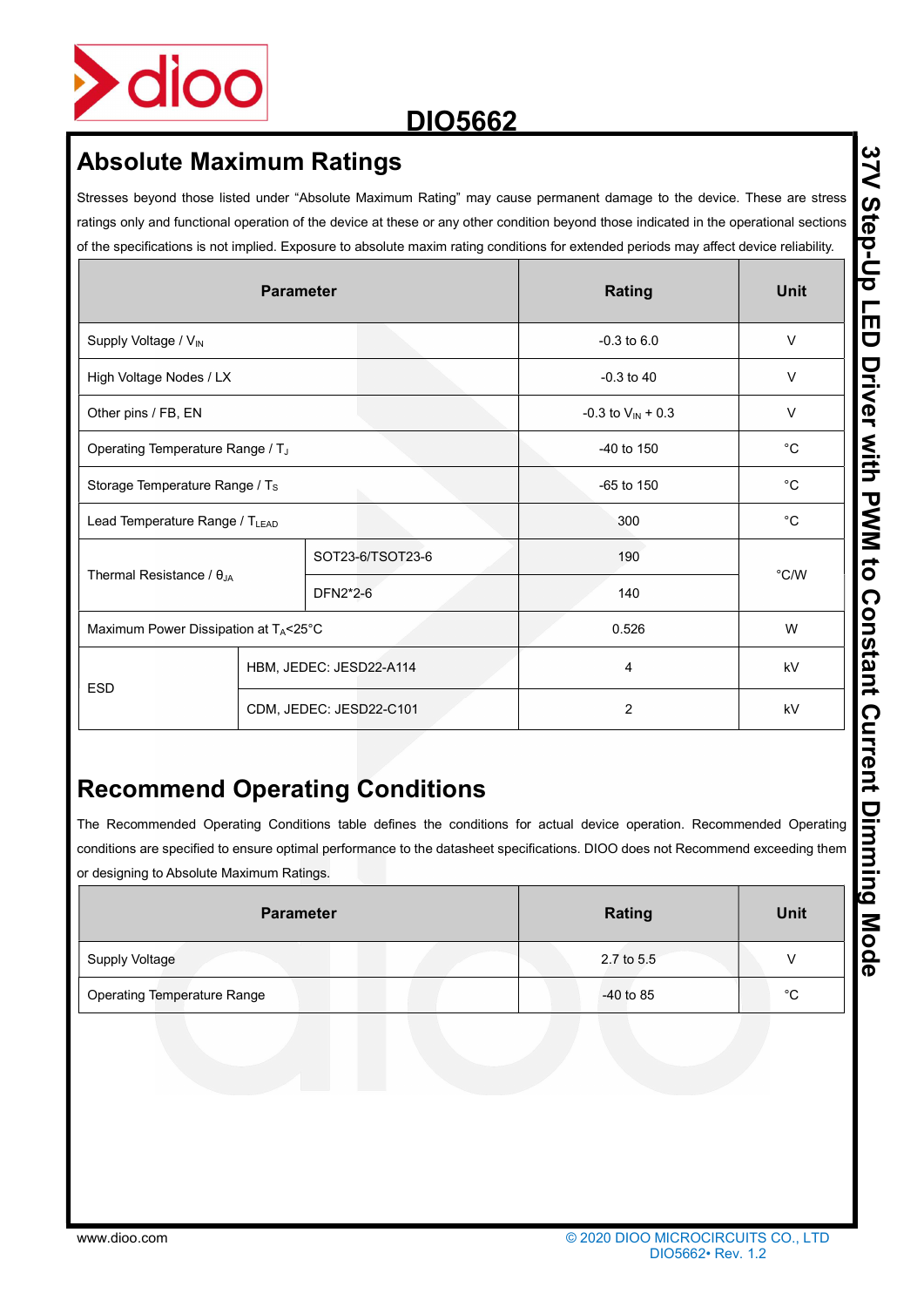

| Symbol                 | <b>Parameter</b>                                            | <b>Conditions</b> | Min.  | Typ.           | Max.  | Unit              |
|------------------------|-------------------------------------------------------------|-------------------|-------|----------------|-------|-------------------|
| IC Supply              |                                                             |                   |       |                |       |                   |
| $V_{IN}$               | Input operating range                                       |                   | 2.7   |                | 5.5   | V                 |
| <b>UVLOHYST</b>        | UVLO hysteresis                                             |                   |       | 0.22           |       | $\mathsf{V}$      |
|                        | IC quiescent current(non switching)                         | FB=0.4V           |       | 0.22           |       | mA                |
| $I_{\mathsf{Q}}$       | IC quiescent current(switching)                             | FB=0V             |       | 0.67           |       | mA                |
| <b>I</b> SHDN          | V <sub>IN</sub> pin shutdown current                        | EN=GND            |       |                | 0.1   | $\mu A$           |
| <b>Boost Converter</b> |                                                             |                   |       |                |       |                   |
| <b>FB</b>              | FB pin accuracy                                             |                   | 0.294 | 0.3            | 0.306 | $\mathsf{V}$      |
| $I_{FB}$               | FB pin bias current                                         |                   |       | 0.1            |       | μA                |
| $R_{DS(ON)}$           | NMOS on-resistance                                          |                   |       | 0.4            |       | Ω                 |
| $I_{LX}$               | LX pin leakage current                                      |                   |       | 0.1            |       | μA                |
| <b>ILIM</b>            | Peak NMOS current limit                                     |                   | $1.0$ | 1.3            | 1.6   | A                 |
| $F_{SW}$               | Oscillator frequency                                        |                   |       | 1.1            |       | <b>MHz</b>        |
| $D_{MAX}$              | Maximum duty cycle                                          |                   |       | 95             |       | $\%$              |
| <b>OVP</b>             | Over voltage threshold,<br>Measured at V <sub>OUT</sub> pin |                   |       | 37             | 39    | V                 |
| $T_{\rm S}$            | Start-up time                                               |                   |       | $\mathbf{1}$   |       | ms                |
| <b>Logic Signal</b>    |                                                             |                   |       |                |       |                   |
| $V$ TH-L               | Logic low threshold                                         |                   |       |                | 0.4   | $\sf V$           |
| $V$ <sub>TH-H</sub>    | Logic high threshold                                        |                   | 1.4   |                |       | $\mathsf{V}$      |
| $T_{OFF}$              | EN low to shutdown time                                     |                   |       | $\overline{2}$ |       | ms                |
| $F_{EN}$               | Dimming frequency                                           |                   | 0.2   |                | 200   | kHz               |
|                        | IC junction thermal shutdown threshold                      |                   |       | 146            |       | $^{\circ}{\rm C}$ |
| $T_{\text{J-TH}}$      | IC junction thermal shutdown hysteresis                     |                   |       | 19             |       | $^{\circ}{\rm C}$ |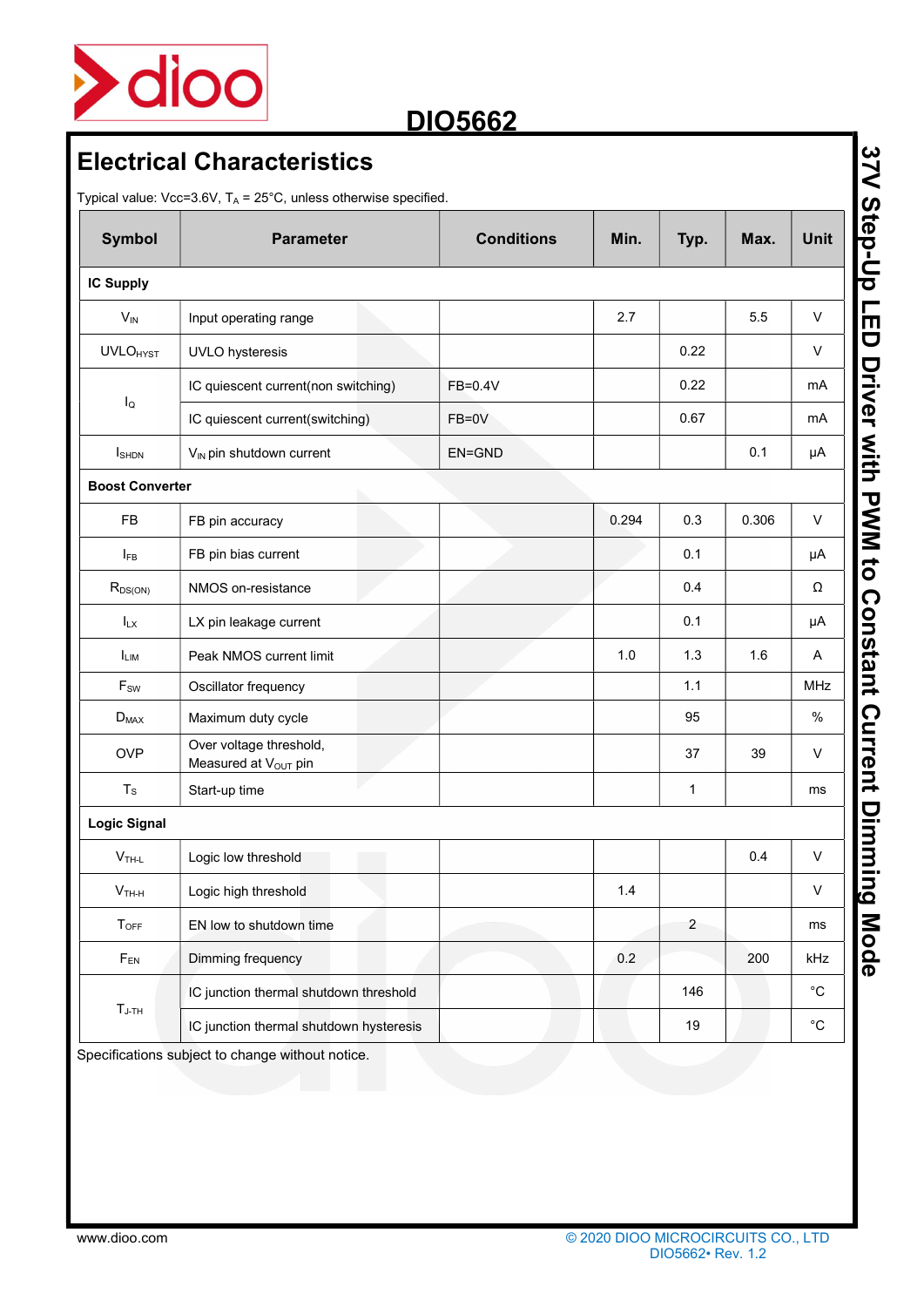

In typical application, DIO5662 is competent in the below two configurations: 10 series LED-Array and 3(row)x13 LED Matrix. As depicted in following figures:

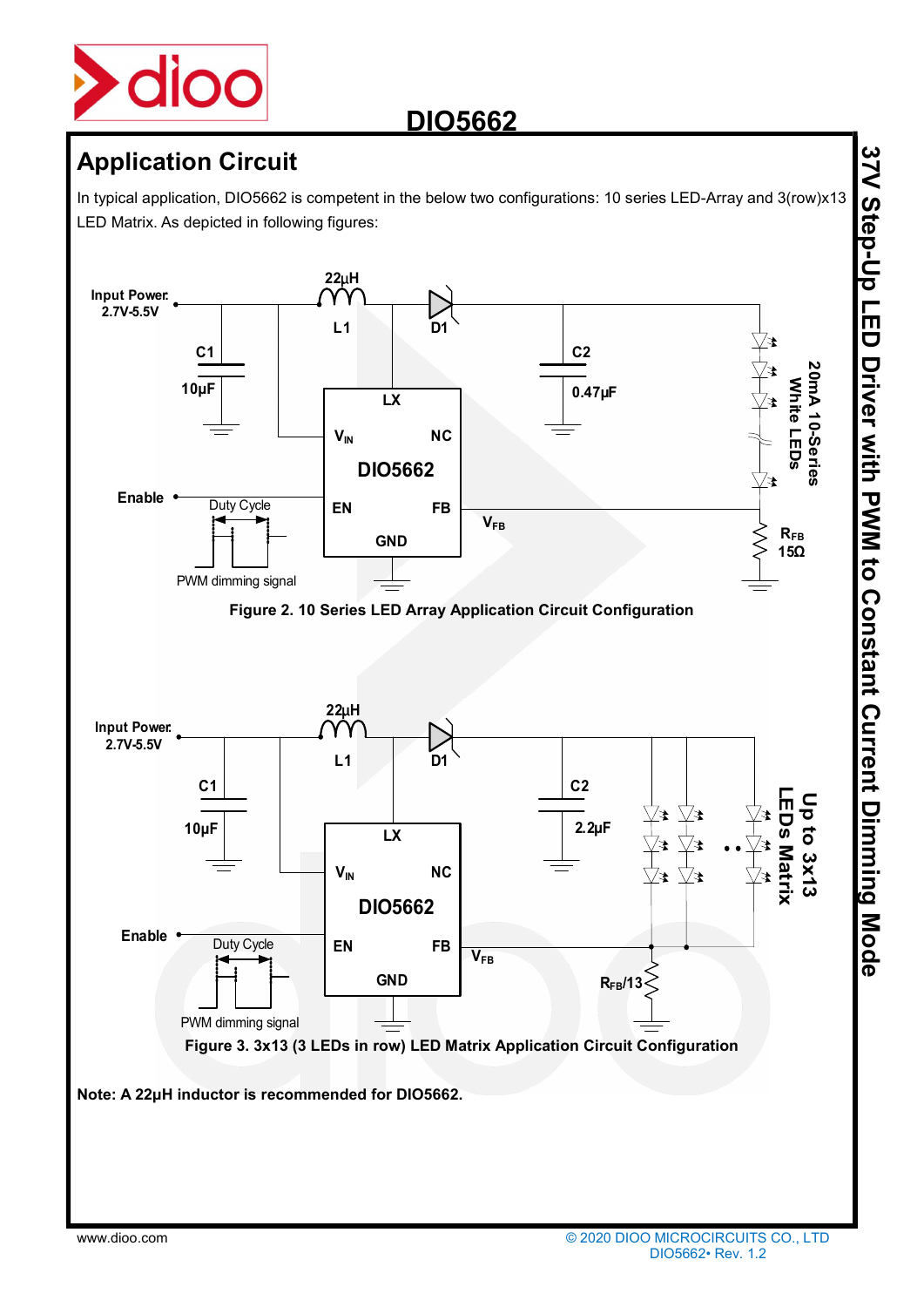

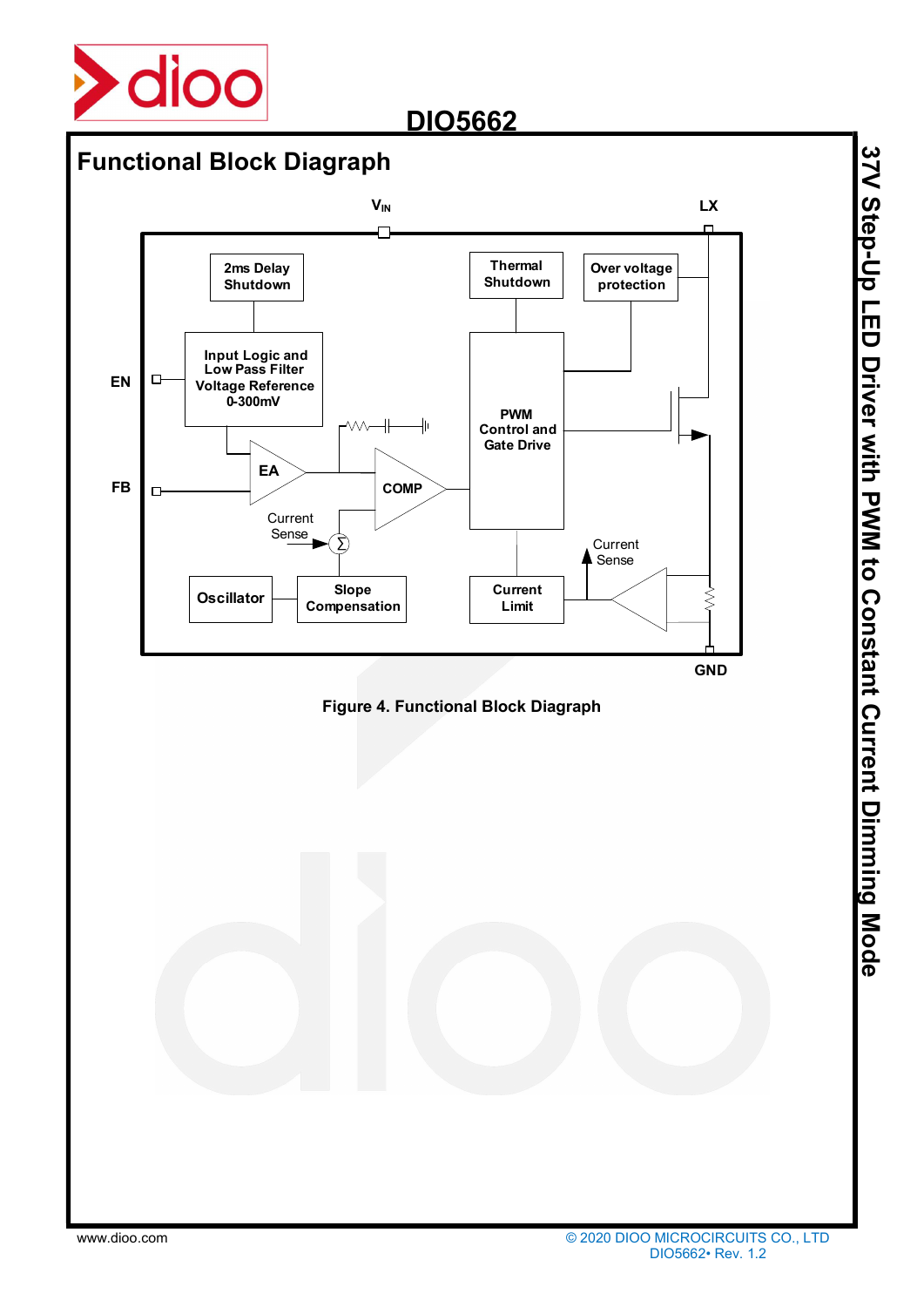

DIO5662 utilizes a constant frequency current-mode boost converter architecture to power white LED strings or arrays by pumping current precisely regulated by feedback voltage VFB and feedback resistor RFB, illustrated in Figure 6, Page 8.

As illuminated in the Functional Block Diagraph above, PWM Control and Gate Drive Block periodically opens and closes the Power MOSFET synchronized with Oscillator. At the rising edge of Oscillator pulse, Power MOSFET is turned on, while closed when the comparator tells the Current Sense slope ramp goes above the output "difference" of error amplifier EA. The Current Sense slope ramp is generated by Current Sense from sampling inductor charging current and compensated by Slope Compensation. And the output "difference" comes from comparing feedback voltage  $V_{FB}$  with internal reference voltage  $V_{REF}$  by Error Amplifier EA. Both the two close loops assure the output current stabilization and make feedback voltage  $V_{FB}$  in consistency with reference voltage V<sub>REF</sub>. and we will see in the next section that the IC dims LEDs by regulating the reference voltage.

DIO5662 integrates soft-start to limit the inrush current on the output. And DIO5662 also features internal protection circuits such as over-voltage protection (OVP), cycle-by-cycle current limit protection and thermal shutdown.

DIO5662 adopts PWM dimming control by regulating the reference voltage. The PWM signals through a low-pass filter, then transfer to an analog reference voltage.(PWM to Constant Current Mode). Pin EN listens PWM signals from 200Hz to 200kHz. Once powered on, the DIO5662 gradually soft starts to output LED current proportional to the PWM signal duty cycle. A 100% duty cycle PWM signal leads the IC to maximum current output. And a 0% duty cycle PWM signal or a 2ms long low pulse will shutdown the IC. Any non-0% duty cycle PWM signal to Pin EN will arouse the IC again. Dimming scheme up to 100:1 range.

All the dimming process could be explained in detail that, the output LED current is controlled by the internal feedback voltage V<sub>FB</sub>, as illustrated in the following Application Notes- LED current Setting Section. And the value of V<sub>FB</sub> (from 0 to 300mV) is absolutely proportional to the duty cycle of PWM signal (from 0% to 100%). More is depicted in the below figure.

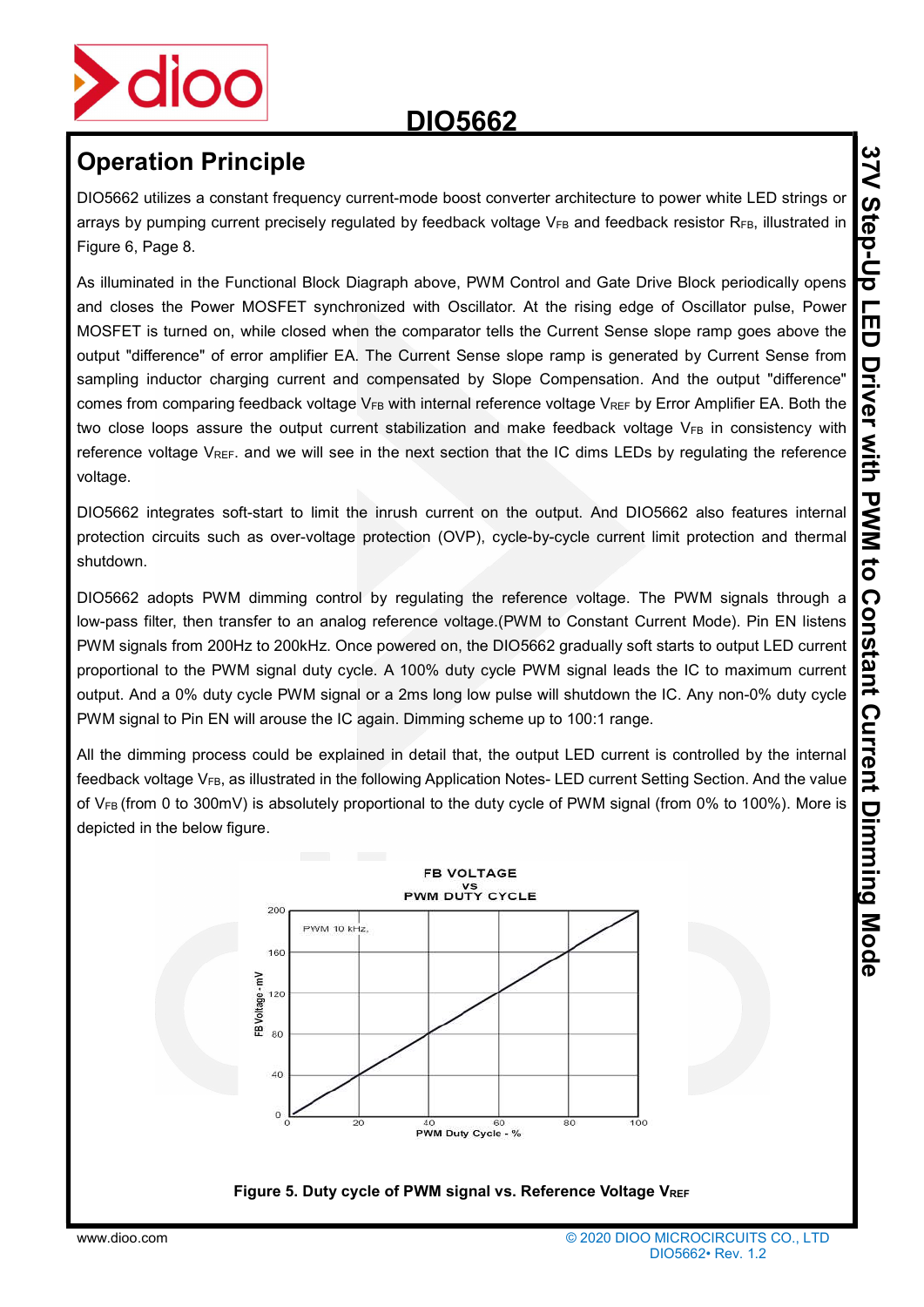

### MAX LED Current Settings

LED Current is determined by the current through the feedback resistor  $R_{FB}$ , as depicted in the right-hand figure.  $V_{FB}$  is a high-impedance state input feedback voltage, so no current goes through Pin FB and the built-in "boost" DC/DC has to pump current to feed IFB.

### ILED=IFB=VFB/RFB

V<sub>FB</sub> equals to V<sub>REF</sub> which is internally set to a maximum value of 300mV. So

 $I_{LED(MAX)} = 300$ mV /  $R_{FB}$ 

For LED current accuracy, 1% precision resistor is recommended.



### Feedback Voltage V<sub>FB</sub> Calculation

The feedback voltage  $V_{FB}$  is regulated by the internal reference voltage  $V_{REF}$ , which is in detail described in Figure 5. So the VFB is approximately same as VREF in the timing, except for that VFB always has a delay with respect to VREF since both in the start-up or the dimming process, the system takes time to adjust VFB equal to  $V_{REF}$ . if we neglect these delays,  $V_{FB}$  changes with Pin EN signal just as the  $V_{REF}$ .

### Recommended LED Dimming Method for 10-LEDs series Application

### EN pin PWM signal dimming

The principle of PWM dimming control is explained in detail above. A certain duty cycle PWM signal to EN pin will reset the reference voltage VREF, which will in turn determine the LED current. If we set RFB = 15.0 $\Omega$ , so  $I_{LED(MAX)}=20$ mA, then we have  $I_{LED}$  changes with the PWM duty cycle as the following:



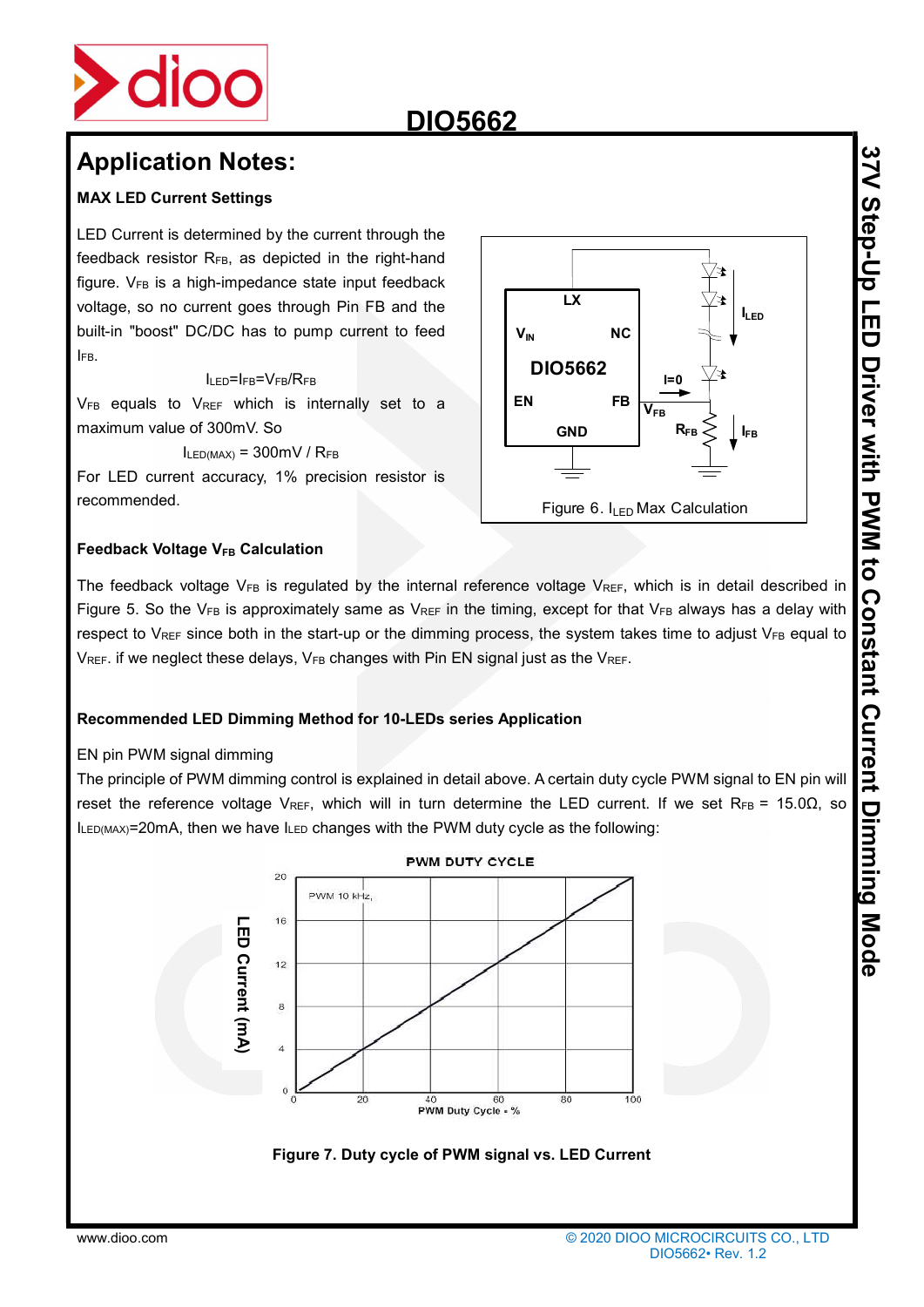

| <b>Inductor Selection</b>                                                                                                                                                                         |                            |                           |                                                                                                                                                                                                                                                                                                                                            |                                                          |                                  |
|---------------------------------------------------------------------------------------------------------------------------------------------------------------------------------------------------|----------------------------|---------------------------|--------------------------------------------------------------------------------------------------------------------------------------------------------------------------------------------------------------------------------------------------------------------------------------------------------------------------------------------|----------------------------------------------------------|----------------------------------|
|                                                                                                                                                                                                   |                            |                           | A 10µH~22µH inductor is recommended for both 10-LED serial string and 3x13 LED matrix application. A low<br>DCR inductor could be suggested if a high efficiency is critical. The inductor's saturation current rating should<br>also exceed the peak input current, especially for high load current application such as 3x13 matrix.     |                                                          |                                  |
|                                                                                                                                                                                                   |                            | Table 1.                  | <b>Inductor Selector</b>                                                                                                                                                                                                                                                                                                                   |                                                          |                                  |
| <b>Part Number</b>                                                                                                                                                                                | Inductor(µH)<br>@100KHz,1V | $DCR(\Omega)$<br>$+/-30%$ | Min. Self-resonant<br>Frequency(MHz)                                                                                                                                                                                                                                                                                                       | <b>Saturation</b><br>Current(A)                          | <b>Heat Rating</b><br>Current(A) |
| SWPA8040S100MT                                                                                                                                                                                    | $10+/-20%$                 | 0.029                     | 15                                                                                                                                                                                                                                                                                                                                         | 3.60                                                     | 3.30                             |
| SWPA8040S220MT                                                                                                                                                                                    | $22+/-20%$                 | 0.069                     | 9.5                                                                                                                                                                                                                                                                                                                                        | 2.40                                                     | 2.10                             |
| The Calculation Forluma of Inductor Peak to Peak (Ipp):<br>The Calculation Forluma of The Cycle Duty:<br>Vin: The voltage of Input<br>Ipp: Inductor Peak to Peak                                  |                            | $I_{PP} = -$              | $\frac{Vin \times D}{L \times F_s}$<br>$D = \frac{ton}{Ts} = \frac{Vout + Vf - Vin}{Vout + Vf}$                                                                                                                                                                                                                                            |                                                          |                                  |
| L: The Inductor Value<br>Vf: The forward bias voltage of Schottky diode<br>Fs: Switching frequency (1/Ts)<br>Vout: The voltage of Output<br>The Calculation Forluma of The Inductor Peak current: |                            |                           |                                                                                                                                                                                                                                                                                                                                            |                                                          |                                  |
|                                                                                                                                                                                                   |                            |                           |                                                                                                                                                                                                                                                                                                                                            |                                                          |                                  |
|                                                                                                                                                                                                   |                            |                           | $Ipeak = lin + \frac{Ipp}{2} + \frac{Vout * Iout}{Vin * \eta} + \frac{Vin \times D}{2 \times L \times Fs}$                                                                                                                                                                                                                                 |                                                          |                                  |
| <b>Capacitor Selection</b>                                                                                                                                                                        |                            |                           |                                                                                                                                                                                                                                                                                                                                            |                                                          |                                  |
| such as Murata, AVX, Taiyo Yuden are recommended.                                                                                                                                                 |                            |                           | Small size ceramic capacitors are recommended for DIO5662 application. A 10µF input capacitor and a 0.47µF<br>output capacitor are recommended for 10/8/6-Series LED applications. Larger value output capacitors like 2.2µF<br>are recommended in higher output current applications to minimize output ripple. Ceramic capacitor Vendors |                                                          |                                  |
| <b>Diode Selection</b>                                                                                                                                                                            |                            |                           |                                                                                                                                                                                                                                                                                                                                            |                                                          |                                  |
| should also exceed the target output voltage.                                                                                                                                                     |                            |                           | Since DIO5662's low forward voltage drop and fast reverse recovery time, a schottky diode is recommended.<br>The current rating of the schottky diode should exceed the peak current of the boost converter. The voltage rating                                                                                                            |                                                          |                                  |
| www.dioo.com                                                                                                                                                                                      |                            |                           |                                                                                                                                                                                                                                                                                                                                            | © 2020 DIOO MICROCIRCUITS CO., LTD<br>DIO5662 · Rev. 1.2 |                                  |

$$
I_{PP} = \frac{Vin \times D}{L \times Fs}
$$

$$
D = \frac{ton}{Ts} = \frac{Vout + Vf - Vin}{Vout + Vf}
$$

- L : The Inductor Value
- Vf : The forward bias voltage of Schottky diode
- Fs : Switching frequency (1/Ts)
- Vout : The voltage of Output

$$
Ipeak = lin + \frac{Ipp}{2} + \frac{Vout * Iout}{Vin * \eta} + \frac{Vin \times D}{2 \times L \times Fs}
$$

### Capacitor Selection

### Diode Selection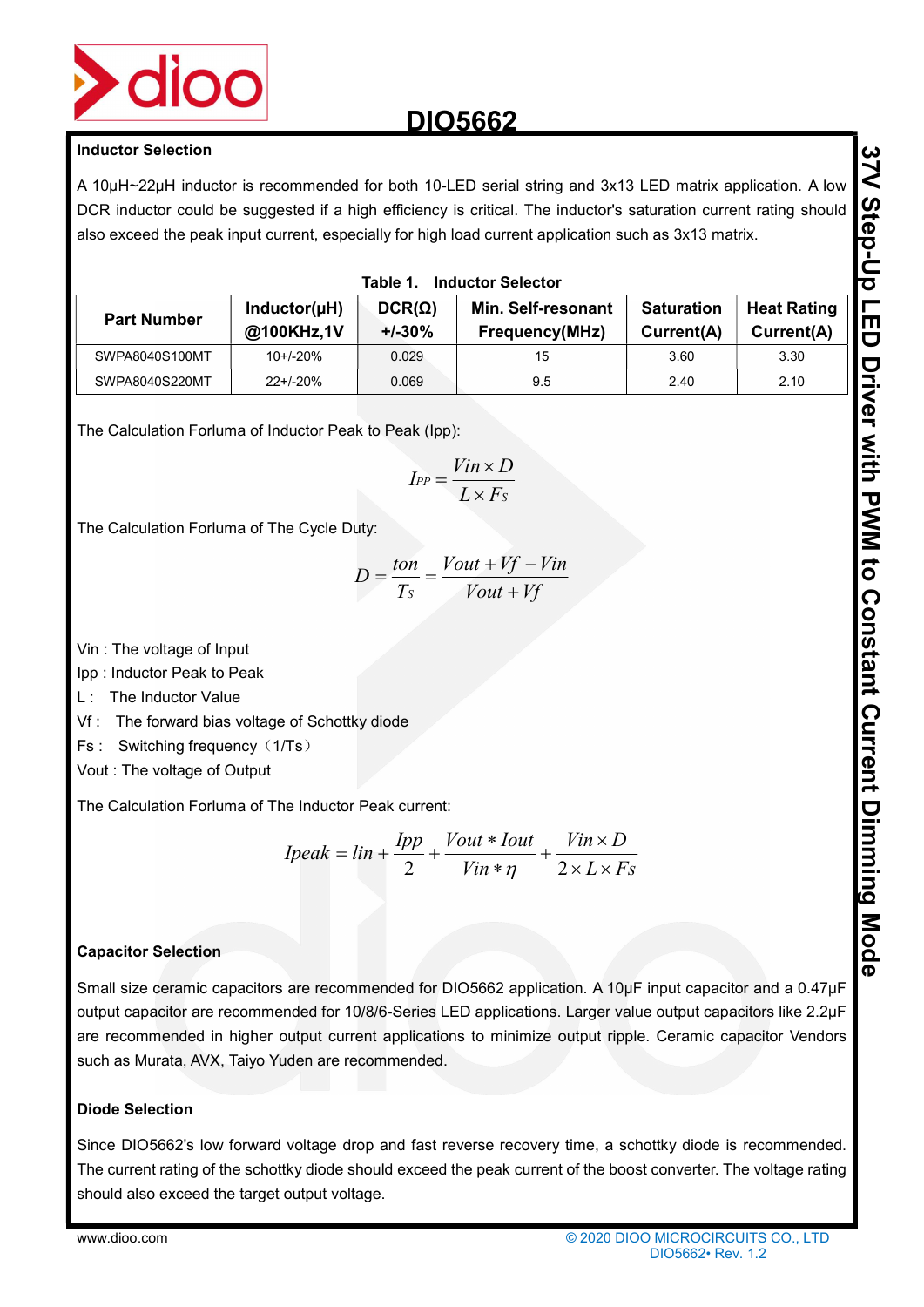

| Table 2. Diode Selector           |                                                       |                                                             |      |                                |                     |  |  |  |
|-----------------------------------|-------------------------------------------------------|-------------------------------------------------------------|------|--------------------------------|---------------------|--|--|--|
| <b>Applications</b>               | <b>Schottky</b><br><b>Diode</b><br><b>Part Number</b> | Forward<br><b>Forward</b><br>Voltage/<br>Current<br>v<br>mA |      | <b>Reverse</b><br>Voltage<br>v | <b>Manufacturer</b> |  |  |  |
| 20mA, 8/10 Serial LEDs<br>37V OVP | PMEG6010CEJ                                           | 0.57                                                        | 1000 | 60                             | <b>NXP</b>          |  |  |  |

### PCB Layout Design Recommendation

As for all switching power supplies, especially those high frequency and high current ones, layout is an important design step. If layout is not carefully done, the regulator could suffer from instability as well as noise problems. To reduce switching losses, the LX pin rise and fall times are made as short as possible. To prevent radiation of high frequency resonance problems, proper layout of the high frequency switching path is essential. Minimize the length and area of all traces connected to the LX pin and always use a ground plane under the switching regulator to minimize inter-plane coupling. The loop including the PWM switch, Schottky diode, and output capacitor, contains high current rising and falling in nanosecond and should be kept as short as possible. The input capacitor needs not only to be close to the  $V_{\text{IN}}$  pin, but also to the GND pi in order to reduce the IC supply ripple. Figure 8 shows a sample layout.